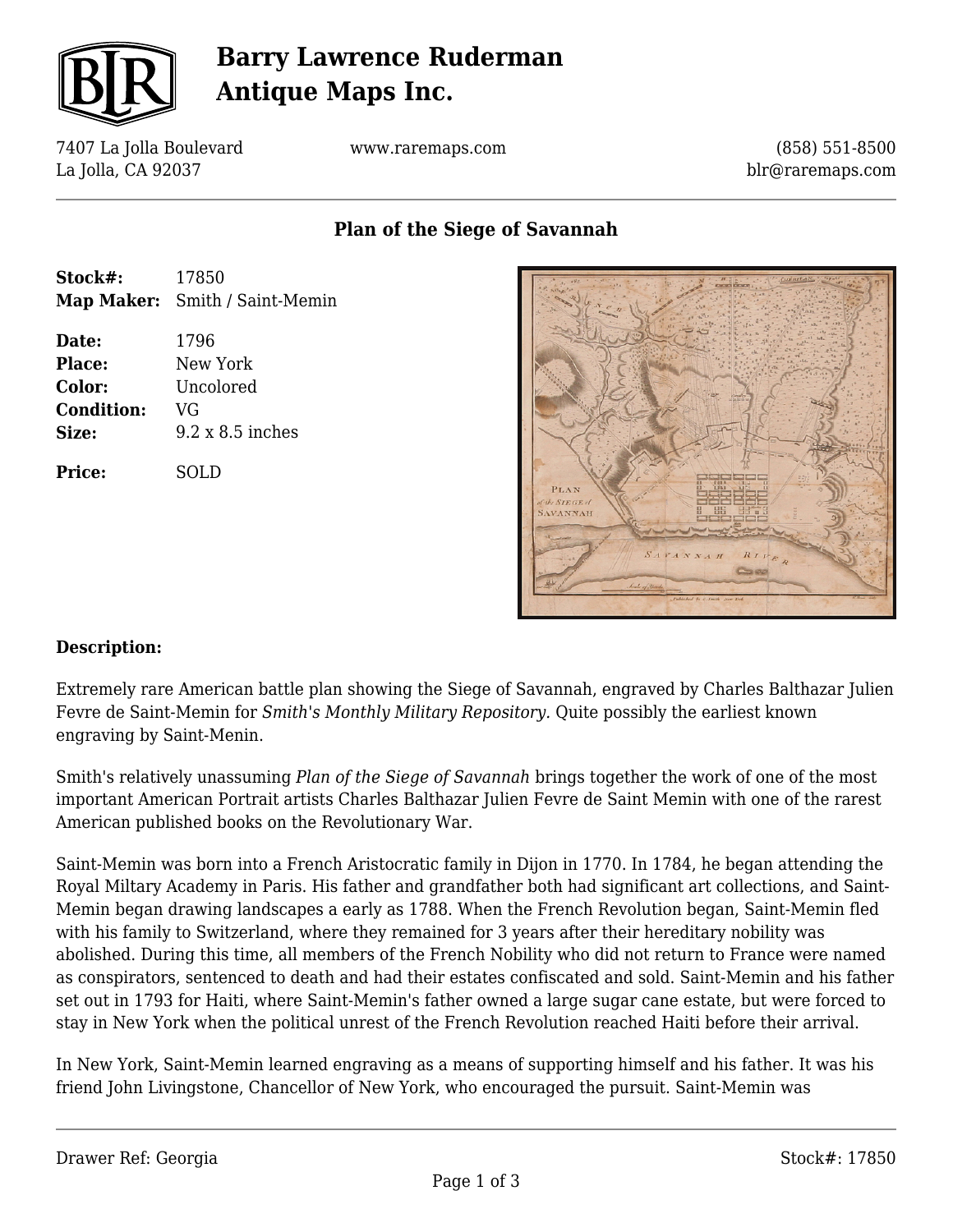

## **Barry Lawrence Ruderman Antique Maps Inc.**

7407 La Jolla Boulevard La Jolla, CA 92037

www.raremaps.com

(858) 551-8500 blr@raremaps.com

### **Plan of the Siege of Savannah**

apparently a very quick study, teaching himself the art of engraving from books he obtained from the public library. While Saint-Memin would go on to become perhaps the most important portrait artist of his time, Stauffer identifies only 4 known engravings by Saint-Memin other than his portrait work, two birdseye views of New York, a small business card and this rare Plan of the Siege of Savannah, all apparently engraved in 1796.

It was in this same year of 1796 that Saint-Memin embarked upon a career in portraiture which would make him one of the most famous of all early American portrait artists. Saint-Memin met and formed a partnership with Thomas Bluget de Valdenuit, who taught Saint-Memin to use a new drawing device, which Saint-Memin called a physiognotrace. The new device, an example of which Saint-Memin built with his own hands, allowed him to create a portrait and engrave multiple copies for his clients.

From 1796 to 1810, Saint-Memin devoted himself to making profile portraits using this new process, which allowed him to draw a human profile with mathematical accuracy. St. Memin also constructed a pantograph, which allowed him to reduce the size of the images to images as small as two inch circles. Saint-Memin created some of the most memorable images in the history of American portraiture. Nearly a thousand Americans sat for portraits, among them Thomas Jefferson, Paul Revere, Mother Seton, Meriwether Lewis, and Charles Willson Peale. He returned to France in 1814 after the fall of Napoleon and became the director of the museum of fine arts in Dijon, where he remained until his death in 1852.

Saint-Memin's plan of Savannah appeared in Charles Smith's extremely rare *Monthly Military Repository*, published in 1796-97 in 2 volumes. Only 2 complete examples and 1 incomplete example of the work have appeared at auction in the past 40 years. Smith's fine magazine gives an authentic and interesting account of the battles of the Revolutionary War, together with other material relating to military events of the period. The parts relating to the American war are based on information furnished by Baron Steuben and General Gates. These portions were subsequently reset and republished under the title The American War from 1775 to 1783. The 12 plates engraved for this work were performed by Tanner, Tisdale, and others and are considered an important feature of the work. These comprise portraits of Washington, Greene, and Wayne, and views and plans of Breed's Hill; Quebec; View of Quebec (by Roberts); Engagement at White Plains; York & Gloucester, Va.; Burgoyne at Saratoga; Siege of Charlestown; Siege of Savannah; and a Scale of 250 toises.

A map of considerable importance for its both its rarity and as an early example of Saint-Memin's work in America, which likely pre-dates the commence of his portraiture business and represents one of the earliest obtainable artifacts of his professional life in America.

#### **Detailed Condition:**